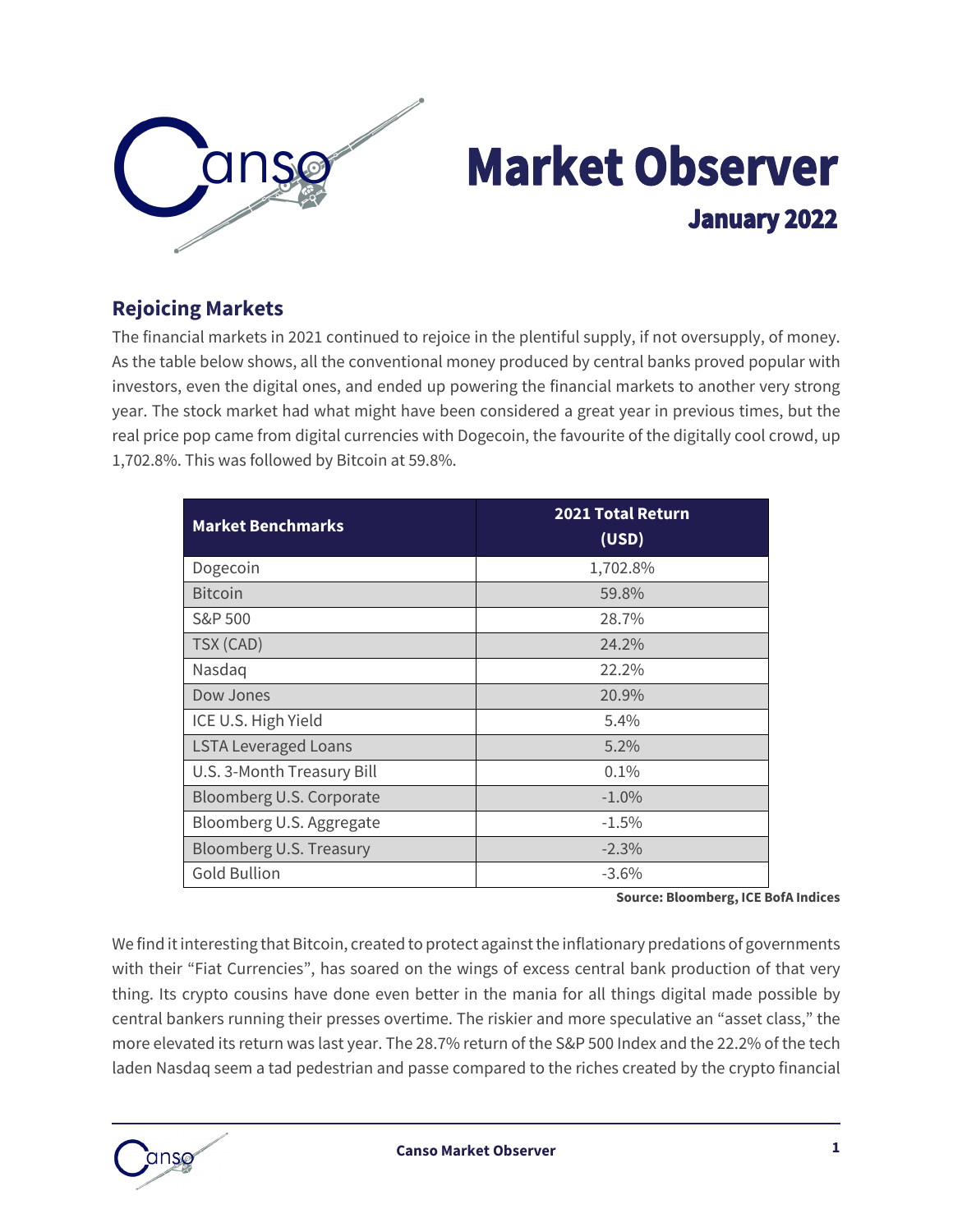mania. The joke was actually on the investors in the so-called "safer" asset classes last year when Dogecoin, Bitcoin and stocks left them well behind in the asset class derby.

#### **Safe and Sorry**

Cash, the normal place of refuge in market setbacks, returned virtually nothing, with a .1% return on U.S. T-Bills when the virtual world was on fire and making its proponents wealthy. Bonds were not a place of safety, but one of the only places where you could lose money. The only bonds that showed a positive return for 2021 were the riskiest, with high yield bonds turning in a 5.4% return. Investment grade corporate bonds were negative, at -1.0%, as their yield and the bid for risk offset the general rise in bond yields. Returns were negative for the normally safe Treasury bonds in the U.S., at -2.3% on rising government bond yields. Gold bullion, supposedly a safe haven in turbulent times, was -3.6% as speculators fled actual gold in their rush to stake claims in the gold mines of the digital world.

## **The Omicron Grinch that Saved Christmas Yields**

Things might have been much worse for bonds without the Omicron Grinch that saved Christmas yields. The chart below shows that the long Treasury yield had risen to the 2% level in the summer, as COVID-19 fears faded and a consensus formed around a "normalization" of interest rates. News of the virulent Omicron strain of COVID from South Africa surfaced the last week of November and put fear back into the bond market. The closing yield for the long Treasury on November 23rd was 2.02%, but it dropped to 1.82% by November 26th on Omicron fears. The low yield came on December 3rd at 1.68%.

A drop of .34% in yield doesn't sound like much, but for a long-term bond, that translates to more than a 6% increase in price when yields were at their lowest in December. By year end, at the December 31st early market close, yields had risen back to 1.9%. That was still much lower than the 2.45% yield of the spring of 2021 when vaccines were rolling out and things were getting back to normal, but enough to limit the damage to the bond market in the U.S. to the acceptable level of the -2.3% for government bonds in the table above.On the other hand, when so-called "safe assets" lose any money for investors, there is consternation and a feeling of betrayal at the loss.

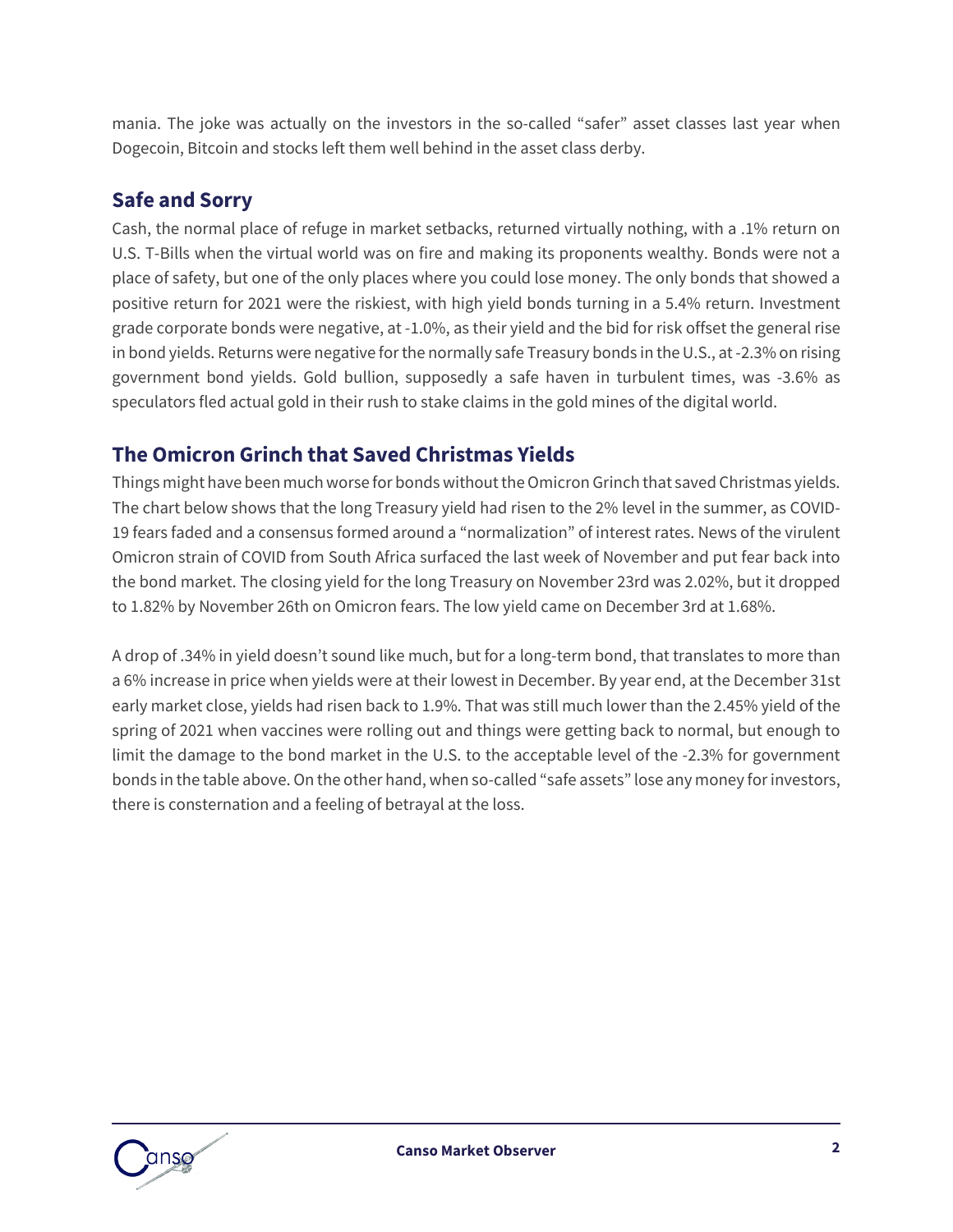

#### **U.S. 30-Year Treasury Yields**

#### **Yielding to the Pre-COVID Future?**

Things are not looking too good for bond investors so far in early 2022, as the Omicron drop in yields and rally in bond prices has sharply reversed. Long Treasury yields have risen from their Omicron panic low yield of 1.68% on December 3rd to the current 2.11%, a rise of .43%. The -1.3% return of the Bloomberg U.S. Aggregate Bond Index year-to-date in 2022 is already over 80% of its total damage of -1.5% in 2021. As the chart above shows, the closing yield of 2.12% on January 14th, 2022 is now above the 1.99% at the end of January 2020, just before the COVID pandemic started.

These COVID market-sentiment shifts have caused some of the largest one week increases in the long Treasury yield in recent times. As the table below shows, the first week of 2022 saw a .21% increase in the 30-year Treasury yield, as investors looked at the portents of higher inflation and moved past their Omicron fears. It did not help that Fed officials were telegraphing that they thought their incredible monetary policy ease was no longer required, given the portents of a strong and recovered economy.

| 30-Year<br><b>U.S. Treasury Yield</b> | <b>Start of Week</b> | <b>End of Week</b> | <b>Change</b> | <b>Year End Yield</b> |
|---------------------------------------|----------------------|--------------------|---------------|-----------------------|
| First week of 2022                    | 1.90%                | $2.11\%$           | $0.21\%$      | ??                    |
| First week of 2021                    | 1.65%                | 1.88%              | 0.23%         | 1.90%                 |

**Source: Bloomberg**

A continued rise in yields is not assured. The 30-year Treasury yield did much the same thing last year in the first week of 2021, up .23%, about the same as this year's increase. By year end 2021, however,

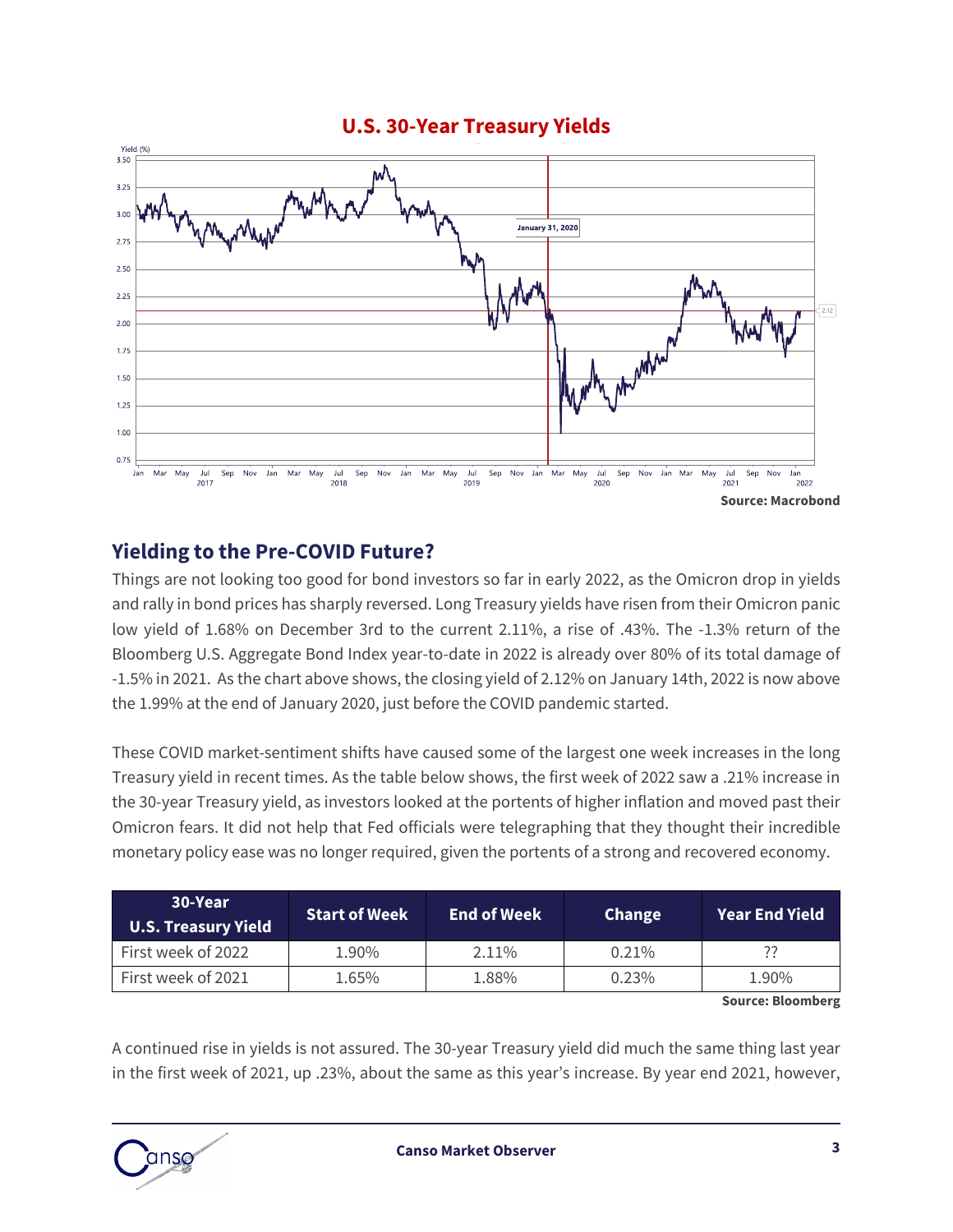due to the Omicron rally in "safe" bond prices and resulting drop in yields, the 30-year Treasury rates only went up an additional 2bps for the rest of the year.

The real question for the financial markets is when the Fed and other central banks will raise interest rates and make money scarcer. They certainly have broadcasted their intention to do so, but the move of central bankers from the backrooms to centre stage stardom complicates matters, as we talked about in our [December Market Observer](https://www.cansofunds.com/canso-market-observer-december-2021/). Their popularity will wane with the financial stricture necessary to restore normalcy to interest rates and deal with inflation that might not prove to be "transitory."

### **Carter's Political Non-Starter**

Jimmy Carter paid the political price for Fed Chair Paul Volcker's high interest rates in 1980. Volcker pushed up rates and caused a severe recession that finally defeated inflation. Carter thought this was in the national interest but then lost the 1980 Presidential election to Ronald Reagan.

Today's crop of politicians put their personal interests and election success well ahead of anything else. That means we're not hopeful that the politicized central bankers of our current era will have the gumption to act independently and "remove the punchbowl" as their forebears did. The current polarized political situation in the U.S. has many politicians adhering to bizarre conspiracies and "beliefs" that conflict with evident truths to garner voter affection, so we don't think there will be much political support for a strong dose of monetary discipline if it hurts at the polls.

### **Dwarf Fiscal Stars**

The current plan was to stop Quantitative Easing (QE), the buying of government and corporate bonds put in place during the pandemic to ease credit and fund government borrowing. The money borrowed this time around dwarfs prior fiscal stimulation outside of wartime. It now looks to us like the Fed is recognizing that perhaps the COVID economic situation was not as dire as it feared, and its response was outsized for the problem of a medical emergency. It seems that it didn't need to be extended for so long, especially given the unexpected and powerful fiscal stimulus delivered by politicians not shy about borrowing to reward their populist followers.

### **Bond Seniors**

As we've pointed out in some of our earlier tomes on the subject, yields have been declining for almost the entirety of our investment careers. That's a long time since some of us are now bona fide senior citizens. The danger in this is the cavalier attitude of many in the bond market, who are too young and inexperienced to seriously consider the risk that one day yields might rise on a sustained basis.

A friend of Canso recently asked us, with genuine concern, why a very large Canadian bond mutual fund managed by another portfolio manager had a very long duration of nearly 8 years. He wondered at the wisdom of this from a client risk point of view. Duration is the measure of the interest rate sensitivity of

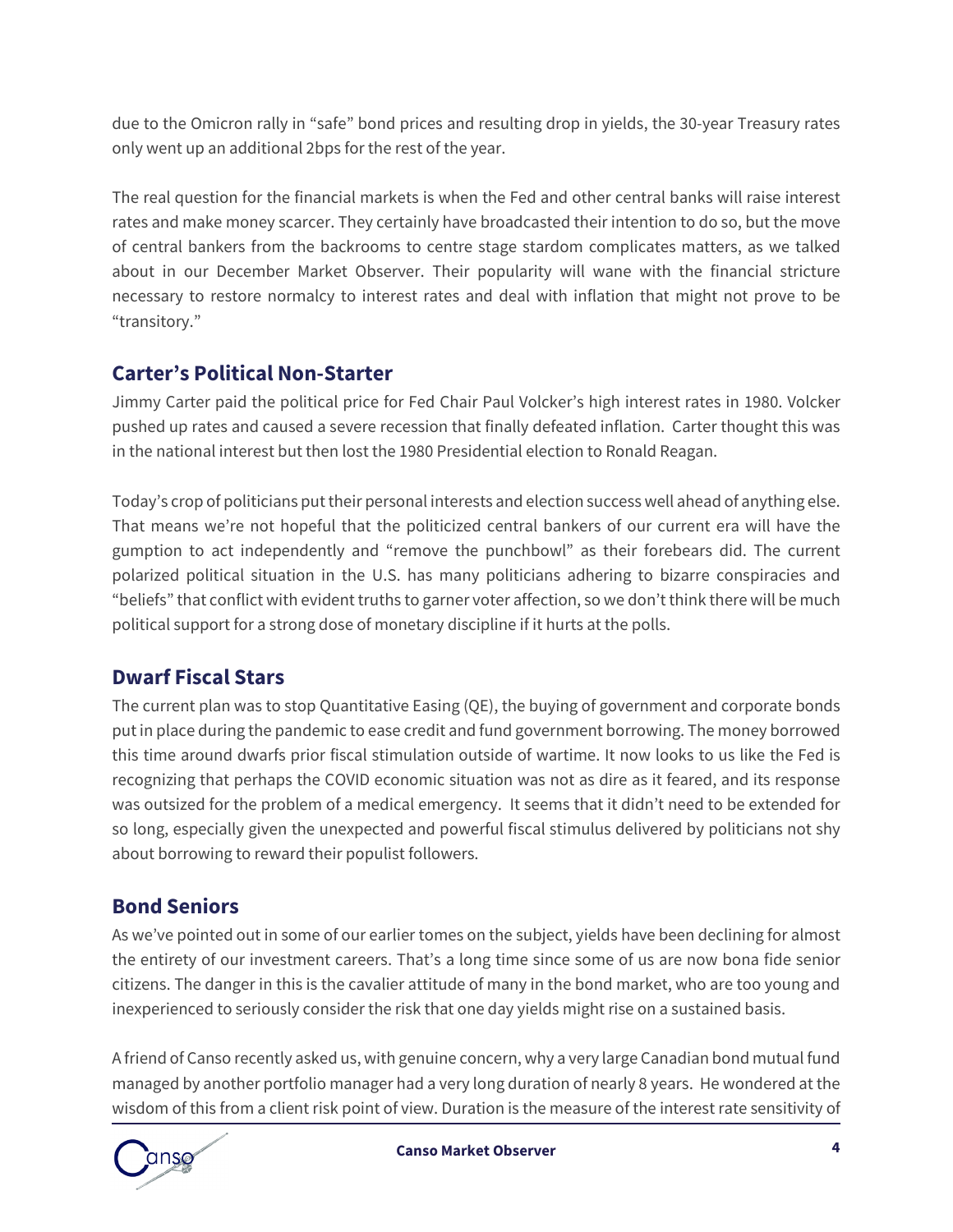this fund and means that it will go up and down about 8% in price for each 1% change in the prevailing bond market yield. This seemed to our friend to be a rather risky thing from a retail unit holder point of view, considering that he believed, as we do, that interest rates are inevitably headed up. The issue here is what an economist would call "agency," where an "agent" has a different interest than the owner of an asset, in this case the unit holders of this bond mutual fund.

#### **Bonus Points of Duration**

The FTSE Canadian Bond Universe Index started 2022 with a duration of 8.4 years and is probably the performance benchmark for this fund. That means the portfolio managers involved with this fund are assessed and given bonuses in comparison to this benchmark, so they have different interests than the unit holders of the fund. Most managers have a slightly shorter duration of 8 years. This means their fund will only fall about 8% if there is a 1% rise in yields, outperforming their benchmark by 0.4%.

That might not seem to be sufficient protection for our friend, but it is a fairly major statement by this bond manager. Most bond portfolio managers hug the market duration benchmark quite closely, since their career and compensation depend on staying close in performance to their benchmark. As we've said repeatedly in our previous newsletters, any bond manager who shortened their portfolio duration substantially over the last 40 years has probably suffered for it, both monetarily and career wise. They and their peers have learned to keep close to their benchmark duration. Over the longer term, only .25% in return separates the top 25% of bond managers from the median managers, so making a wrong call on duration can lead to disastrous performance.

#### **Giant Steps from Central Bankers**

The chart below shows the long U.S. Treasury yield since 1990, when the "inflation targeting" regime of monetarist central banks became popular. Long yields fell consistently from 1990 to 2000. Yields have stepped down since then with each episode of our central bank superheroes fighting financial Armageddon. The long Treasury yield held in the 2000s at 4.5%, then dropped to 4% after the Credit Crisis of 2008, but then stepped down to 3.5% with the QE response of central banks to the Euro Debt crisis. There wasn't even a financial crisis in 2019 when the Powell Fed surrendered to Donald Trump's Twitter attacks and took long yields back down to 3% for no apparent reason except the approaching 2020 Presidential election. An actual crisis with the COVID pandemic took long Treasury yields below 1% in the early stages of the panic. The close on March 9th at .997% during the COVID market panic likely set a record low yield, but who knows what will happen in the next crisis.

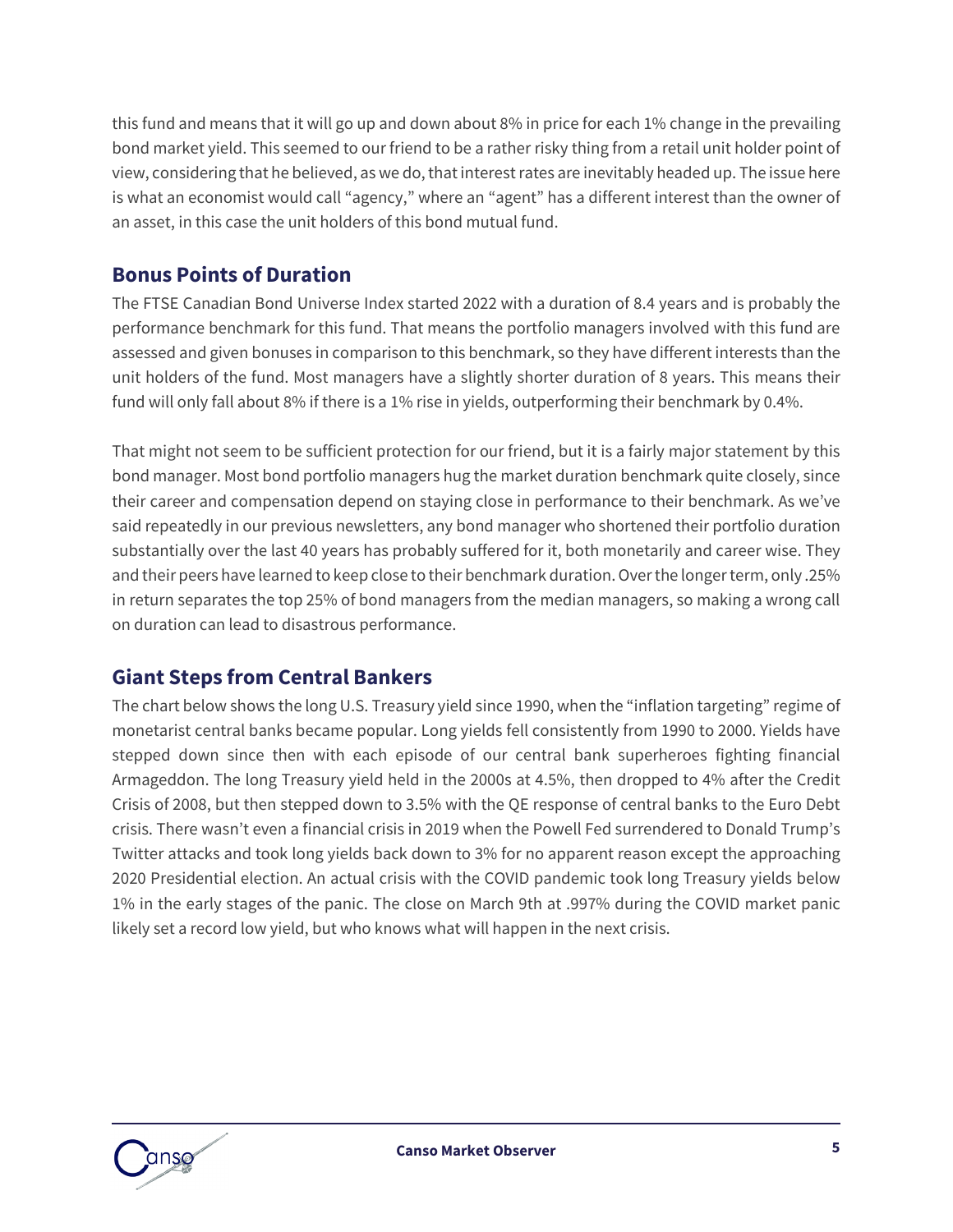

**Source: Macrobond**

#### **Monetary Best Before Date?**

The real question for us and other bond investors is:Why are we holding any fixed-rate bonds with yields so much below prevailing inflation? The Federal Reserve and other central banks have done well in convincing the bond market that inflation will be "transitory". With now even the Fed questioning the wisdom of its massive monetary stimulation when government deficit financed spending is in high gear, easy money looks like it is past its Best Before Date. As "economist" Bob Dylan might say, "monetary times, they are a-changing."

#### **The Highest Inflation in 40 Years!**

The U.S. annual CPI for 2021, reported on January 12th, 2022, was 7.0%, year-over-year to December 31st. The *Washington Post* headline said it all:

#### *"December prices rise 7 percent compared with a year ago, as 2021 inflation reaches highest in 40 years*

*Officials within the Fed and Biden administration expect high inflation will persist through much of 2022"*

If the unnamed *"Officials within the Fed and Biden administration"* are concerned about the highest annual inflation in 40 years, they certainly aren't saying it. The bond market wasn't concerned as it shrugged off the seemingly bad news that inflation was 3.5 times the Fed target of 2%. The 30-year Treasury ended January 12th up only .03% in yield, starting the day at 2.07% and ending at 2.10%.

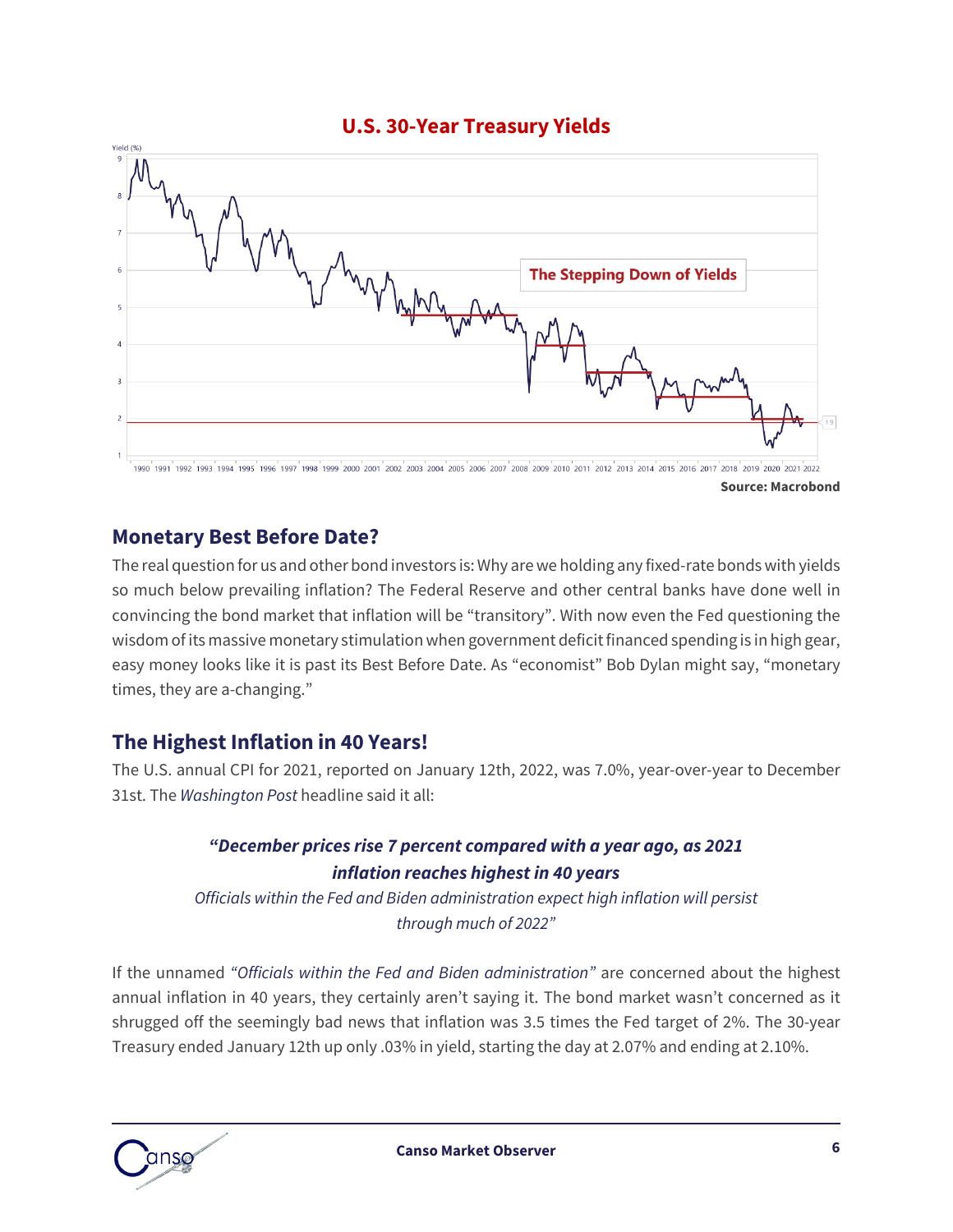#### **Yield to History**

To get a historical perspective, we need to look at the 10-year Treasury bond since the U.S. Treasury only started to issue 25-year Treasuries in 1974 and replaced it with the 30-year in 1977. It is fascinating that the U.S. government lengthened the term of its debt issuance in the very high inflation 1970s. Could it be the attractiveness of paying off debt in hugely depreciated U.S. dollars?? Inflation above 10% makes a fixed debt fall in real value very quickly as the nominal cashflows in an economy compound upwards in rapid fashion.

The chart below shows the historical yield back to 1950 on a 10-year U.S. bond versus 12-month yearover-year U.S. CPI. It shows only 2 periods when the CPI was so much higher than the 10-year yield. Frankly, it is the 4-year period from the Oil Embargo in 1973 to 1977 that is an eerie historical parallel, and that concerns us greatly. Very loose monetary and fiscal policy were used then, as now, to deal with an exogenous macroeconomic shock. It worked then to soften the economic damage of soaring oil prices as it has during the COVID pandemic. The problem was, as we've said often in these pages, that more money is always politically more popular than less money. Tightening monetary policy after a crisis has passed is a very difficult thing to do.





We now have a similar situation and set-up. The pandemic was met with the most powerful fiscal stimulus outside of wartime, which was very politically popular, even with Donald Trump's formerly fiscally responsible Republican colleagues. President Biden has continued Trump's spending ways and the political polls show high support for it to continue. The "Progressives" of the Democratic Party are demanding even more government spending largesse. They are showing their obvious displeasure with



**Source: Macrobond**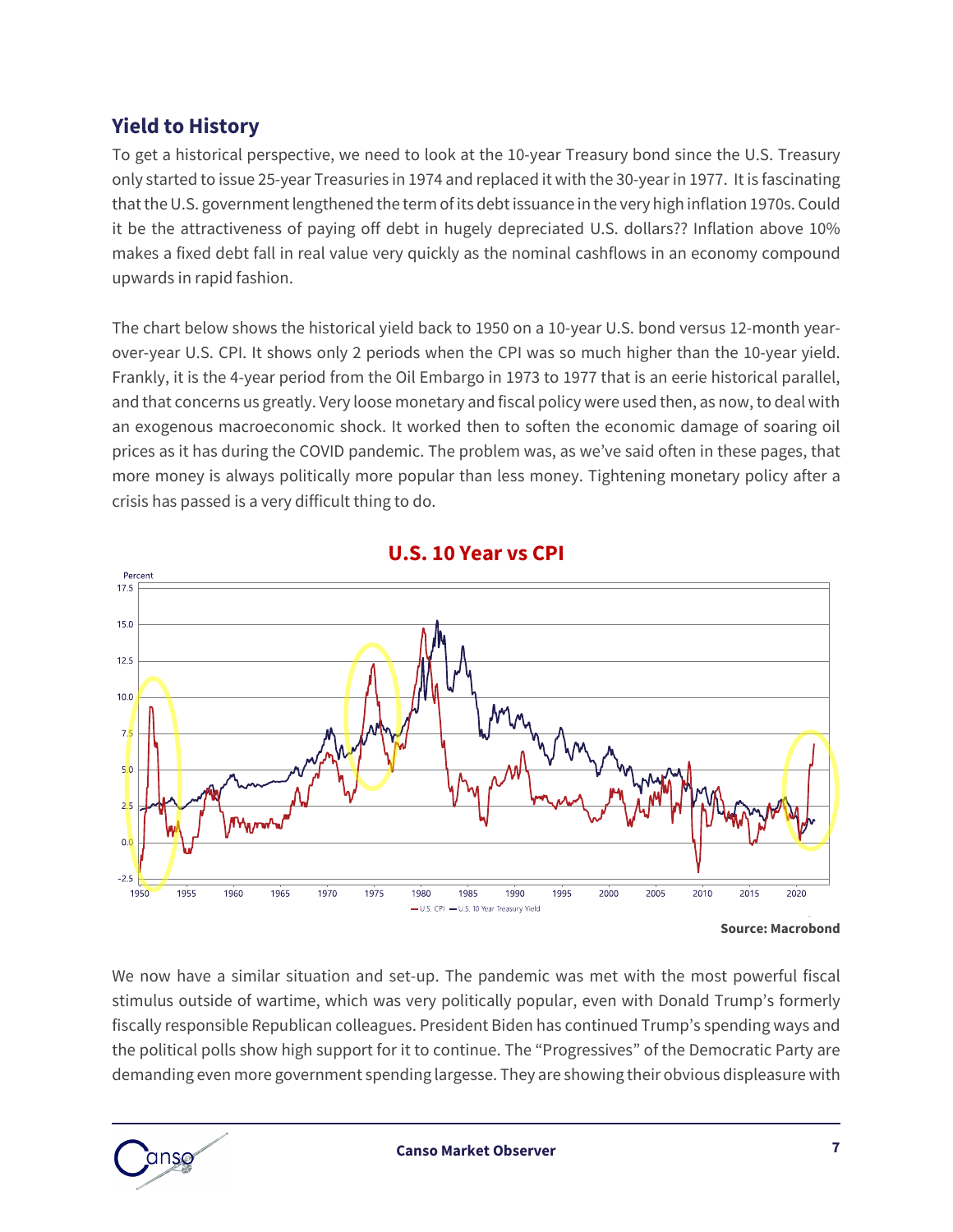the few Democrats who do not support further stimulus and the massive spending initiatives incorporated in the Biden Administration's legislative agenda.

We have said many times in these pages that it is a difficult thing to forecast the course of interest rates and bond market yields. We prefer to assess the value of securities, and that is what most of our clients pay us to do. They give us our target durations, since they have their own investment policy needs. We then add value for them by buying cheap corporate bonds, which we have done well.

#### **Hopefully Transitory, Not Compensatory**

On the other hand, we do have some bond portfolios where we are mandated to alter duration. We are short of our duration benchmarks in these and are moving more defensively. We get there by a straightforward bottom-up analysis, rather than trying to predict unpredictable economic factors. We've pointed out many times in these pages that interest rates are the price of money and they are not just low, they are very negative if inflation is taken into account. Those holding fixed-rate bonds had better hope that inflation falls, since the current "real" yields on bonds (yield to maturity less inflation) are running at very negative levels. Even if inflation proves "transitory" and miraculously drops to the 2% target of the Federal Reserve, with bond yields at .5% for the 1-year Treasury note and 2.09% for the 30-year, investors aren't getting adequately compensated for their fixed stream of coupon payments.

#### **Withered Fixed-Rate Bonds**

When compensation is inadequate and the probabilities are against us, we prefer to not risk our money. As we have said before, the persistent low level of bond yields due to continued central bank ultra-easy monetary policy is increasingly leading to investors questioning the value of bonds as part of their portfolio. We tend to agree. To us at Canso, we prefer near term and more likely cash flows to those way out in the very uncertain future. Bonds these days offer very low interest rates that are well below prevailing inflation and promise principal repayments in depreciated future dollars.

There is an alternative to "fixed-income" securities, which are bonds with fixed coupon payments as their name suggests, called floating-rate bonds. Floating-rate bonds pay a coupon which "float" or change with prevailing market interest rates. They're still bonds but promise to pay interest that moves up and down with the market rate that they are based on. If you think interest rates are destined to fall forever or have liabilities that you need to match in term, then fixed-rate bonds should be your choice. If you just require income and don't want to lock yourself to a fixed payment stream when inflation and interest rates might finally be increasing after 40 years, floating-rate is a great choice.

### **Cold on Hot Markets**

In the market panic in March 2020, nobody was buying and everyone was selling, so we found a lot of great deals. Now we have the opposite. Things are as hot as we've ever seen for "risk assets." The investors who were paralyzed by fear in 2020 have now bid everything up in value. The speculator's

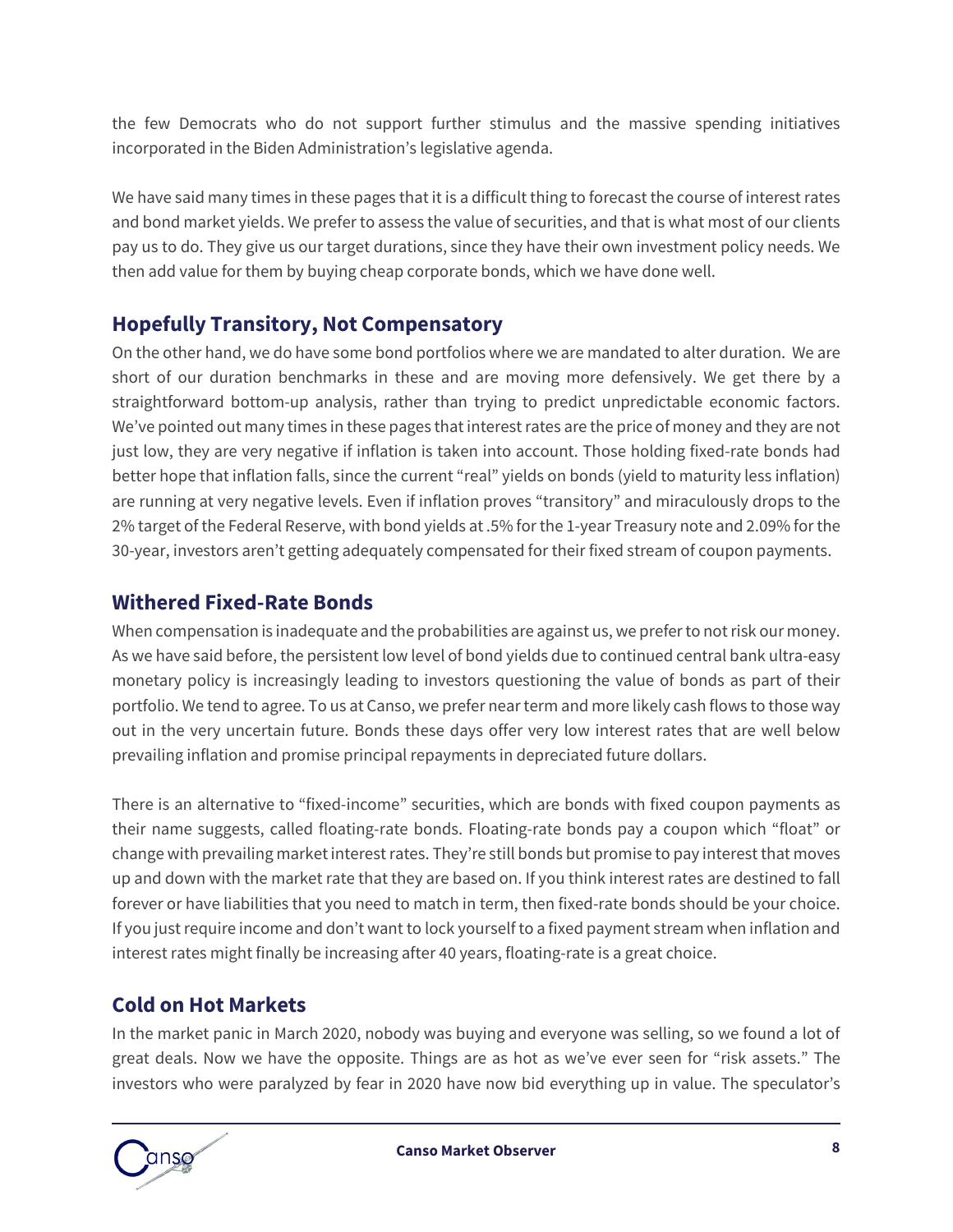favourite is now anything "Crypto" or "Digital." As we've said in past newsletters, we are not convinced that digital currency and coins are really a "Store of Value" in a traditional financial sense.

#### **A Parody Makes Good**

As *CoinDesk.com* explains on its website, Dogecoin, which appreciated 1,702.8% last year, was created as a joke to mock the mania in digital "Coins." One would think that *CoinDesk* would have toned down the reality of this investment on their website, considering that they make their money from digital coins. Surprisingly, they didn't sugar-coat the unbelievable tale of a joke that became worth billions:

*"Doge is the native cryptocurrency of dogecoin, a parody cryptocurrency based on a viral internet meme of a Shiba Inu dog. At first, the crypto project was created purely as a mockery of other cryptocurrency projects that were being launched at the time… Doge was never designed to have any real-world utility beyond being a simple blockchain-based payment system; however, it quickly amassed a diehard community of fans who found and developed new use cases for it. Those included a third-party online tipping service, which led to doge becoming a leading tipping coin on social media platform Reddit and crowdfunding charitable causes using dogecoin."*  Source: CoinDesk.com

Let's see: *"a parody cryptocurrency,"* which was *"never designed to have any real-world utility"* doesn't sound like a real "store of value" to us, even with the full faith and credit of the digital investment community behind it. The joke seems to be on the unfortunate creator of Dogecoin who didn't keep any, as the meme investing crowd bid up Dogecoin's price into the financial stratosphere, as we commented in our [December edition](https://www.cansofunds.com/canso-market-observer-december-2021/). What's not to complain about if you're in the business of manufacturing financial products, particularly the digital currency variety?? No matter how tenuous the claim on actual or potential cashflows, eager investors have been rushing in. As poet Alexander Pope said a long time ago, *"Fools rush in where Angels fear to tread."*

### **Beauty is in the Eye of the (Beeple) Holder**

The current financial mania includes some of the most nonsensical investment idiocy we have ever seen in our investment careers. When money and capital are too plentiful, then investors join the herd and buy anything they can get their hands on. Below we present \$91.8 million worth of digital artwork.

This black rectangle with three white orbs is a Non-Fungible Token (NFT) entitled Pak's *The Merge*.

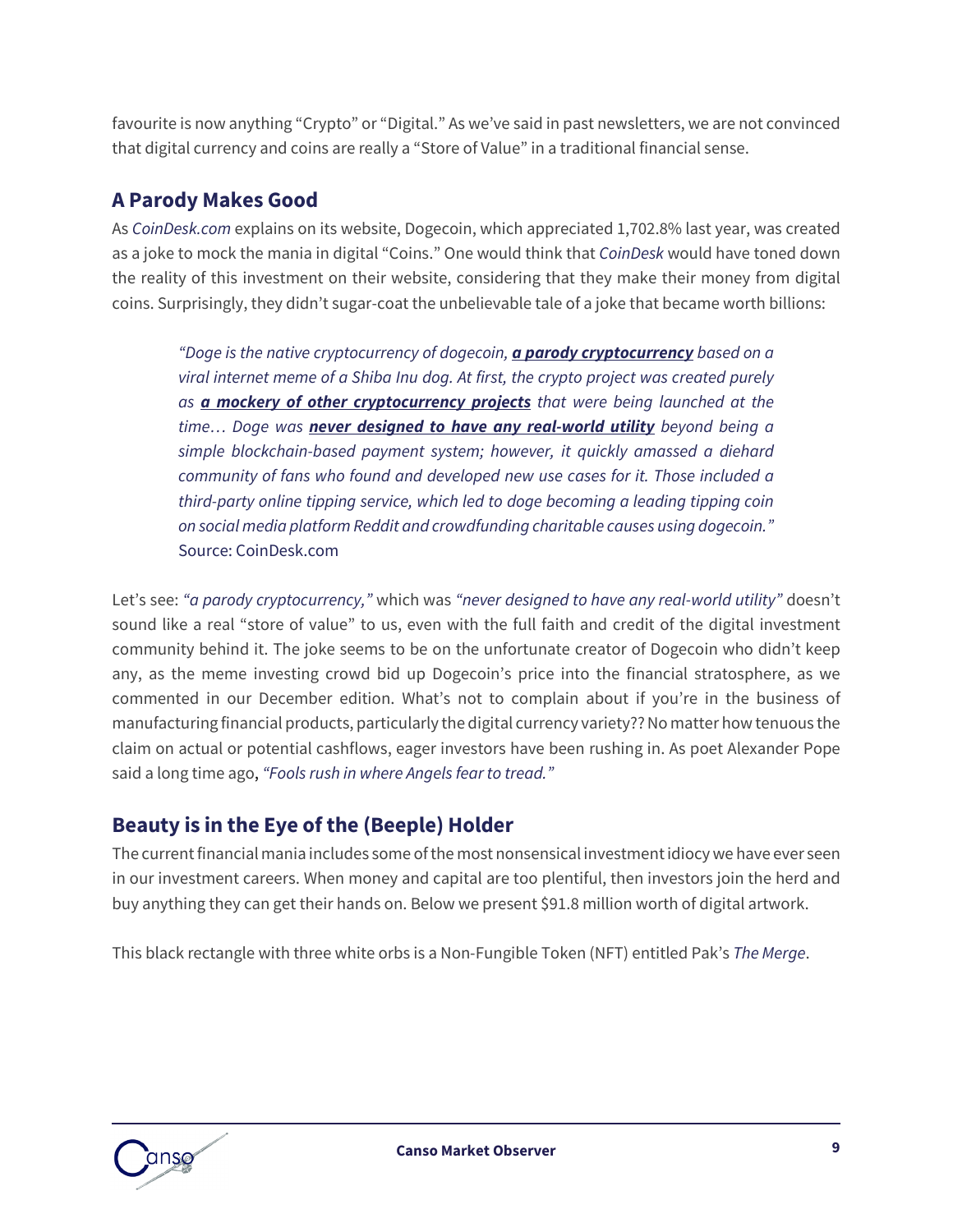

It sold for U.S.\$91.8 million on December 2nd, 2021, breaking the previous NFT price record of Beeple's *Everydays: the First 500 Days* which sold for U.S.\$69.3 million in October of 2020.

We understand that very wealthy people buy lots of things for their beauty, the pride of ownership and probably to display their wealth. Large amounts of money are spent on art auctions, and our tastes run towards tangible physical art, so

we can understand when Leonardo DaVinci's *Salvator Mundi* sold for U.S.\$450.3 million in 2017. We would hazard a guess that the speculative mania in all things digital is at work here with NFTs. It might be that the group of people who acquired *The Merge* find its beauty overwhelming, but we believe that there's a large amount of greed involved here. Then again, if you've made billions on a joke digital currency like Dogecoin, you just might believe in the value of NFTs.

#### **Digital Bread**

Our Canso Spidey-Sense starts to tingle when acquaintances start telling us they're putting significant sums of money in crypto, buying digital land in the Metaverse, and dabbling in NFTs. A colleague's relative boasted about his recent purchase of a stable of crypto racing horses, including a stud producing offspring that are netting him a handsome profit. When there's so much money being made so quickly with so little effort for the fortunate involved, the rest of society watches with envy until they can no longer resist. At that point, it becomes a full-blown financial mania. August people and institutions feel the need to be involved, lest they lose their high societal status. So, they too opine about the good and great fortunes available. The screenshot of the *Wall Street Journal* video below is evidence of this happening. Andrew Kiguel, notably the CEO and Co-Founder of *Tokens.com*, waxes eloquently and expertly that buying land in the Metaverse is like *"buying land in New York 250 years ago"*.

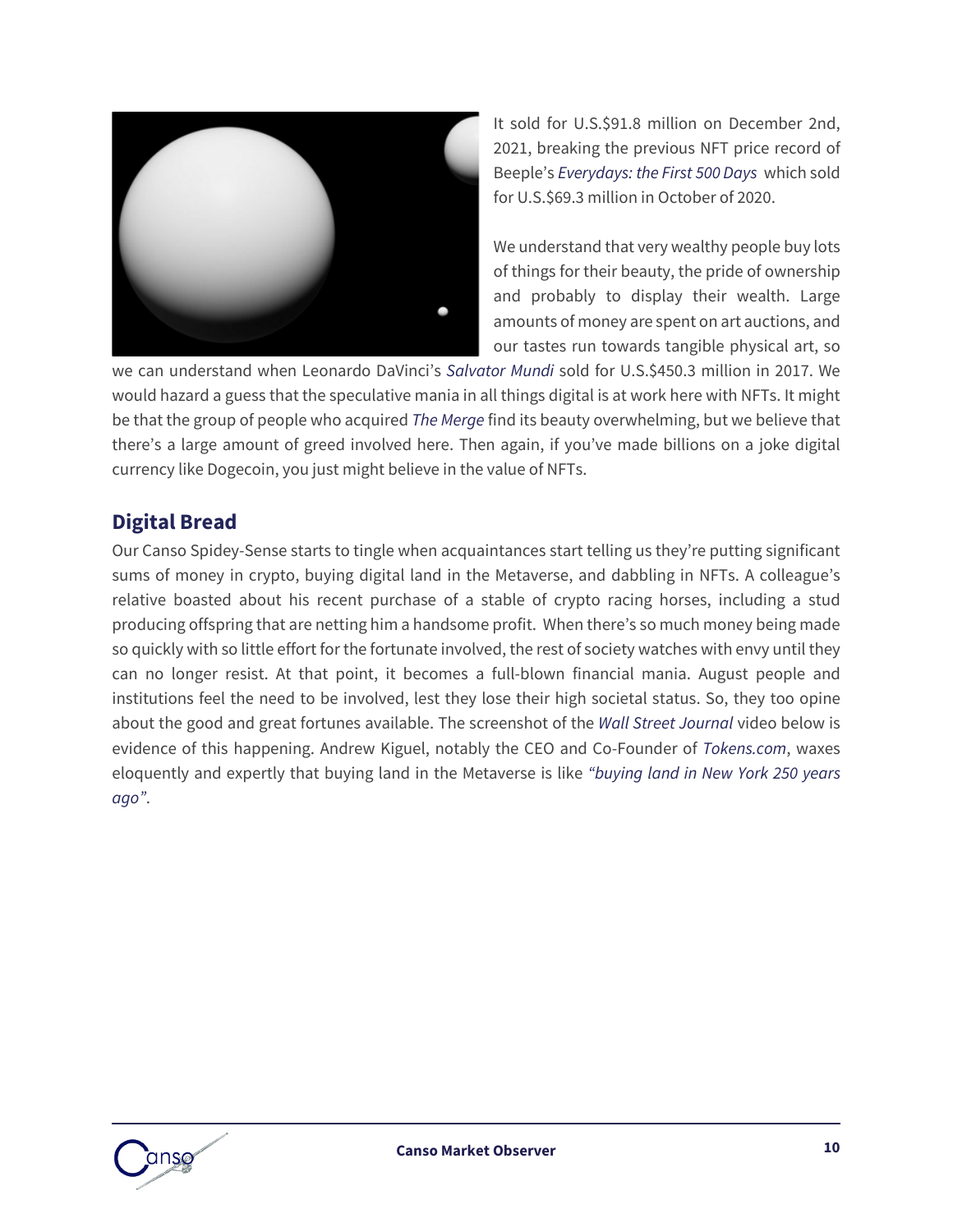

We beg to differ with Mr. Kiguel. Something that is physically scarce and can't be replicated has innate value. Actual beachfront in the Caribbean can't be replicated easily in Edmonton, Alberta. The West Edmonton Mall is a reasonable physical substitute on a frigid winter day after a lot of sunk building costs and energy expenditure. Digital worlds are certainly valuable to those who want to use them, but the potential competitors are as infinitely available as the infinite internet capacity to host them. When something more attractive is "developed," we believe there will be a lot of digital

ghost towns in the Metaverse. Digital success can be fleeting. The fate of *Napster*, *AOL* and *Yahoo* come to mind.

### **Canso's Digital Backbone**

You're probably thinking that Canso is old, ossified and out of step with the digital miracle around us. We beg to differ. Canso has been a great supporter of technology and things digital for many years. Our portfolio management system, *[Toogood Evolution](https://www.toogood.com/)*, has been in the cloud since 1997, before there was a cloud. We are a co-owner of *[PortfolioHiWay](https://www.portfoliohiway.com/)*, the first full service digital IIROC investment dealer in Canada and have directly invested in many successful digital companies.

This is not happenstance. Our founder and CIO, John Carswell, has had a long-term interest and involvement in technology. He was one of the creators in 1996 of the *[Financial Pipeline](https://www.financialpipeline.com/)*, a financial education website, before the *dot.com* internet boom. It is one of the oldest continuing websites on the internet and John did much of the original HTML programming. He was invited to give a presentation to the Association for Investment Marketing and Servicing in 1998 on the *"Implications of the Internet"* and told his audience that the internet would forever change the business of portfolio management, as it has.

#### **Digital Speculations are Not Different**

As we told you above, we have taken advantage of digital innovation for many years at Canso and it forms the core and the future of our business. As our clients well know, we have made many successful investments in technology companies. On the other hand, we recognize the makings of a financial bubble forming when we see one. As students of financial history, we know that new technologies lead to financial mania, where the promise of untold riches leads inevitably to financial disaster for many.

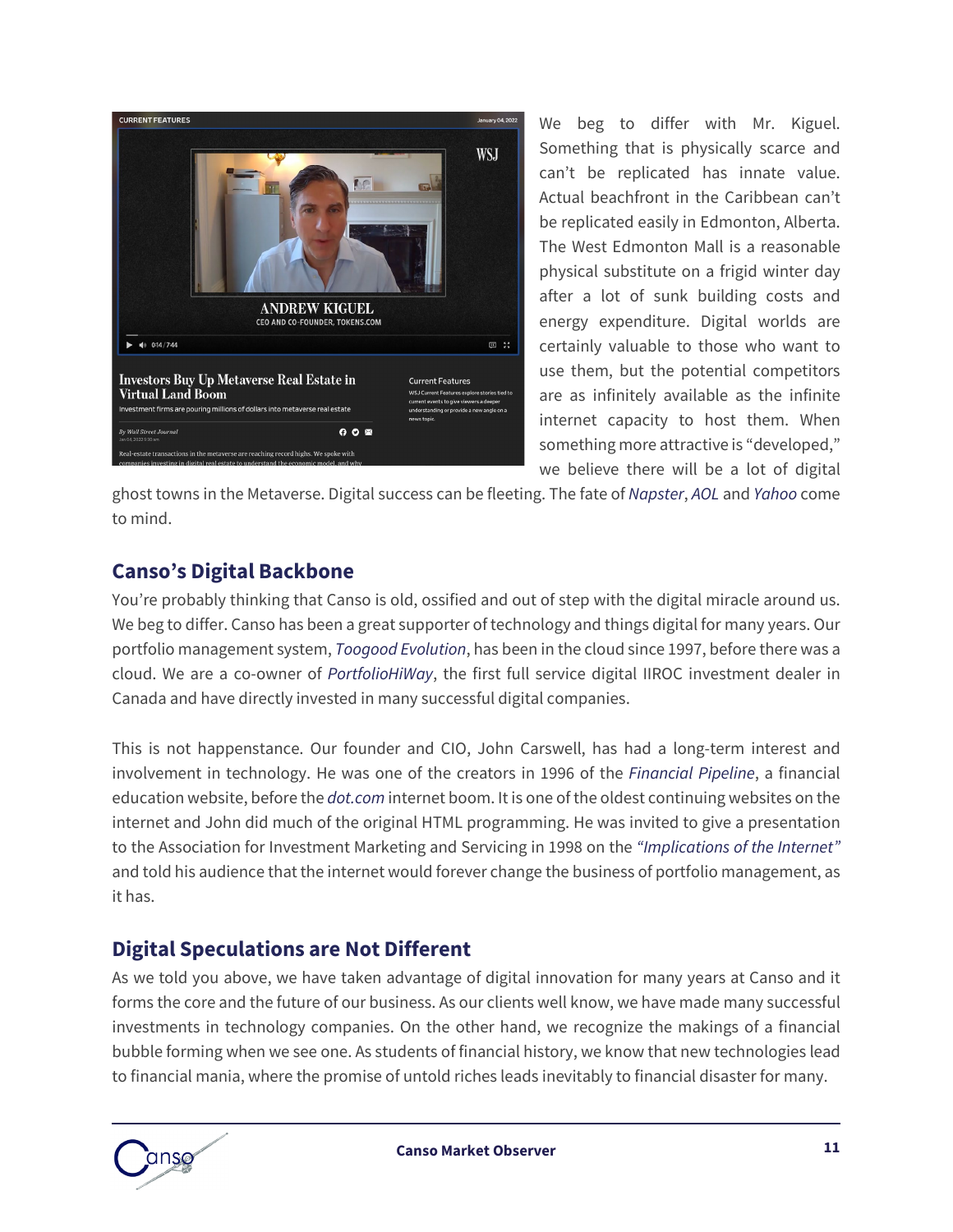Slowly the promise of new technology becomes a societal mass hysteria, where believers trumpet their financial successes, and the few remaining skeptics are forced into silent submission at the risk of being shunned by their peers and betters. There is little difference between Mr. Kiguel promoting land purchase in the Metaverse in 2022 and John Law promoting the untold riches of the new French colony in Mississippi over 300 years ago in 1720. Both are very new and exciting ideas and worlds that capture societal imagination.

Both rely on the issuance of an excess of the fiat currency of their time. John Law created paper money and the Banque Royal, the world's first central bank, to allow the soaring stock price of the Mississippi Company shares and to finance France's debts. Mr. Kiguel is relying on the monetary largesse of Law's central bank descendant, the Powell Federal Reserve, continuing to cheapen their U.S. dollars to power Kiguel's Metaverse holdings to untold riches for him in the real world.

We are not good company at a dinner party at a peak in the financial cycle. It is hard not to comment that these digital speculations are following the worn path of historical financial speculations. The current digital and crypto mania will end badly, like the Dutch Tulip Bulbs, France's Mississippi Company stock, the British South Seas Company stock, the Roaring Twenties stock boom, the dot.com stock Bubble and the Credit Crisis. Financial asset value appreciation, as we've said many times in these pages before, creates more collateral value for lenders with money brimming in their tills. People making money on Toronto housing tend to use their "winnings" to buy more of what has done well and buy more houses. Lenders are only too happy to oblige their greed.

### **Drunk on Rising Financial Assets**

Rising financial asset prices creates more paper wealth and investors become more besotted with their chosen investment. The same holds true for those investors currently making money in digital coins and NFTs. They literally cannot believe that the prices will ever fall. Financial success also engenders actual physiological changes to investors who are making easy money. They are driven to assume even more risk since they are literally drunk from the testosterone levels generated by their success, as Dr. John Coates found in his research. This increased risk-taking leads to further investment in what has already risen in price, leading to a dangerous feedback loop that will only be ended by crashing prices and liquidation of whatever has gone up the most. The self-sustaining crypto loop seems ripe for a fall to us, when normal money becomes dearer.

When "Cash is Trash" and money and credit flow freely, financial speculations run rampant. The real question is: When cash and credit become scarcer, will things change? We believe that things are already changing. As the charts above show, bond yields are rising as the market consensus and media narrative now seem to be shifting back to how quickly central banks will tighten monetary policy to deal with what seems now to be persistent and not "transitory" inflation.

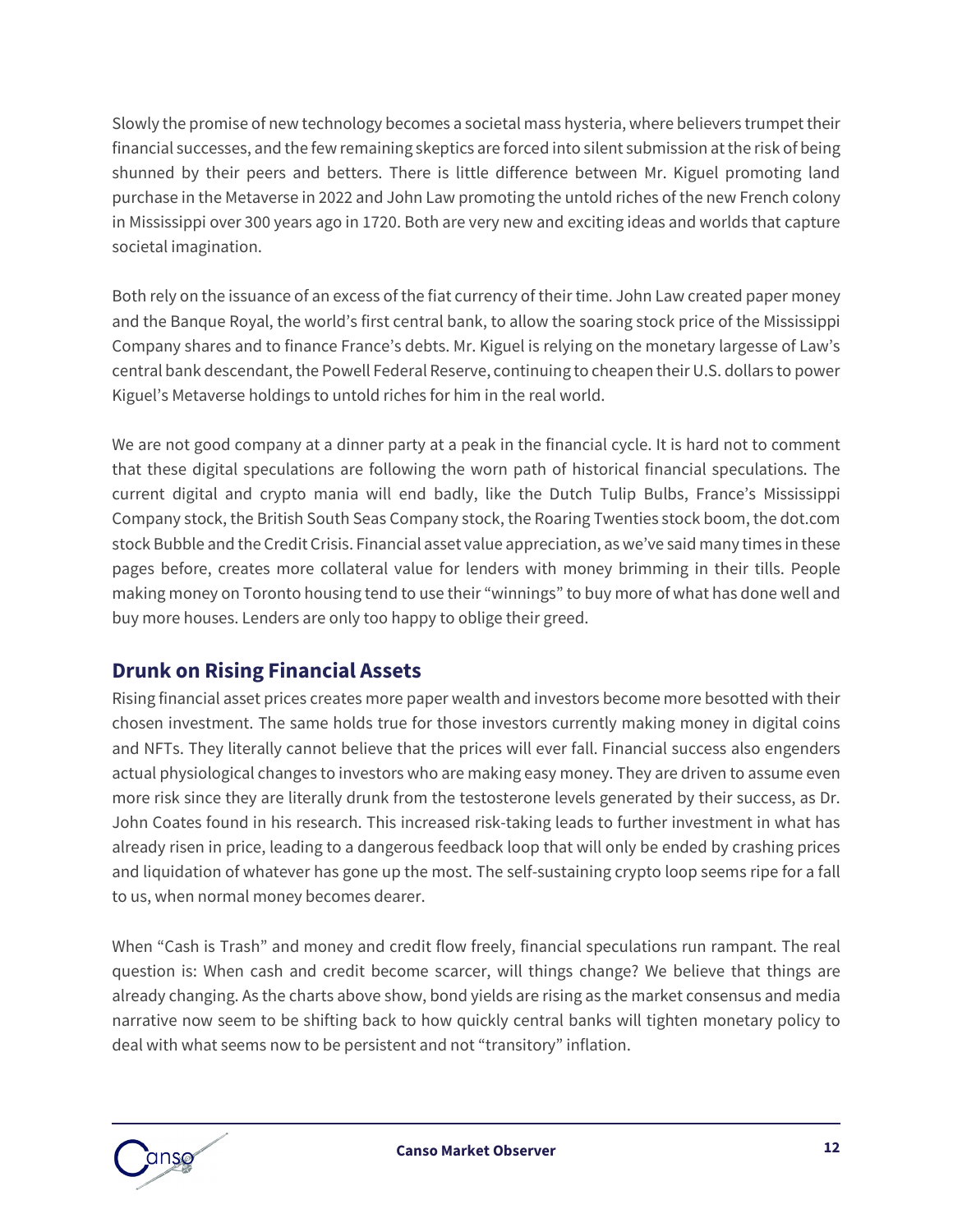#### **Yield to Dividend Stocks**

We do admit to being confused at the relative valuation of stocks and bonds. We believe that "risk" is having your money available when you need it. A bond locks in a yield well below current inflation and even below the Fed's target of 2%. After more than 40 years of declining interest rates, capital gains from falling bond yields lured many into the bond market despite paltry yields. The future is not looking promising for a bond investor.

Absent a capital gain, the current yields offered in the bond market aren't attractive with the risk of higher inflation hanging over the bond market. According to the monetarists, the necessary precondition for higher inflation is excess money, and we have that in spades. Higher inflation is already here with the year-over-year U.S. CPI at 7.0% for December. As we said earlier, the historical parallel to the start of the Oil Shock in 1973 makes one wonder if we will be waiting in vain for inflation to moderate as our fathers and mothers did in the 1970s.

There is some good news. There are still market wallflowers that are overlooked. It appears to us that the dividend yield on stocks is currently very attractive compared to bonds. The chart below shows the 10-year Treasury yield versus the dividend yield of the S&P 500 for the last 150 years.



#### **10-Year vs. Dividend Yield since 1871**

-U.S. 10 Year Treasury Yield - S&P 500 Dividend Yield

#### **Source: Macrobond**

As the chart above shows, from 1871 to 1959, the dividend yield of the stocks in the S&P was above that of the 10-year Treasury note. This reflected investor perceptions that stock income was riskier than bond income, especially in the period after the Great Depression of the 1930s. Dividend yields have mostly been below bond yields since 1959, as investors sought the rising cash flows of stocks compared to the fixed cash flows of bonds. The "emergency" low bond yields during the serial QE programs since

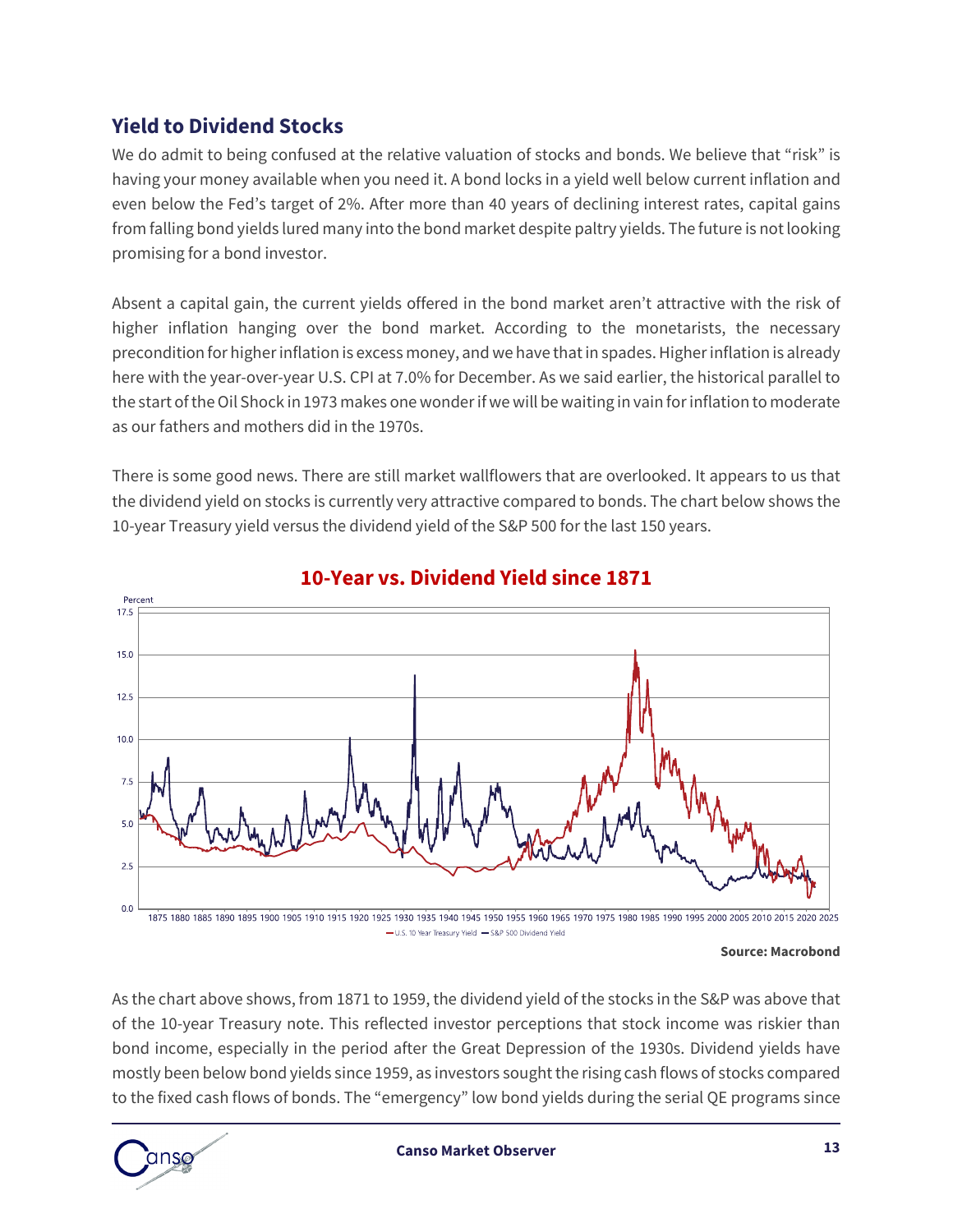the Euro Debt Crisis gave dividend yields an advantage over bonds in 2012 and 2016. This was again the case during the COVID pandemic in 2020 when bond yields fell and dividend yields rose.

This has us wondering why investors don't prefer the secure common dividend of an issuer at a higher yield than its bonds, as happened during the pandemic markets and still is now the case for many stocks. A bond or a stock issued by a solid and solvent issuer will have the cash flows available to pay both their bond interest and dividends. There are also dividend tax credits available that increase the attractiveness for taxable investors. It very well could be that high dividend common stocks become the "income asset class" for investors, if bond yields stay at or below dividend yields for some time.

#### **Buying Back to the Future**

Companies used to pay out their earnings in dividends, but they now also return cash to their shareholders by buying back their stock. We show this on the chart below, which compares the dividend yield of the S&P 500 to the dividend and buyback yield. We include this chart because it is an interesting statement on corporate bond issuers and their dividend and stock buy-back policies.

The red line is the Earnings Yield of the S&P, the net earnings of all issuers in the index divided by their cumulative stock prices. It's what the market earns in yield terms. The blue line is the Dividend Yield, which shows the payout in total dividends divided by the cumulative stock prices. The grey line adds in the effects of stock buybacks by the issuers in the index.



### **Dividend Yield vs. Earnings Yield vs. Dividend+Buyback Yield**

#### **Source: Macrobond**

Clearly the Dividend Yield is much lower than the Earnings Yield, suggesting how much safety there is in dividends. On the other hand, the Dividend Yield and Stock Buyback line was generally less than the

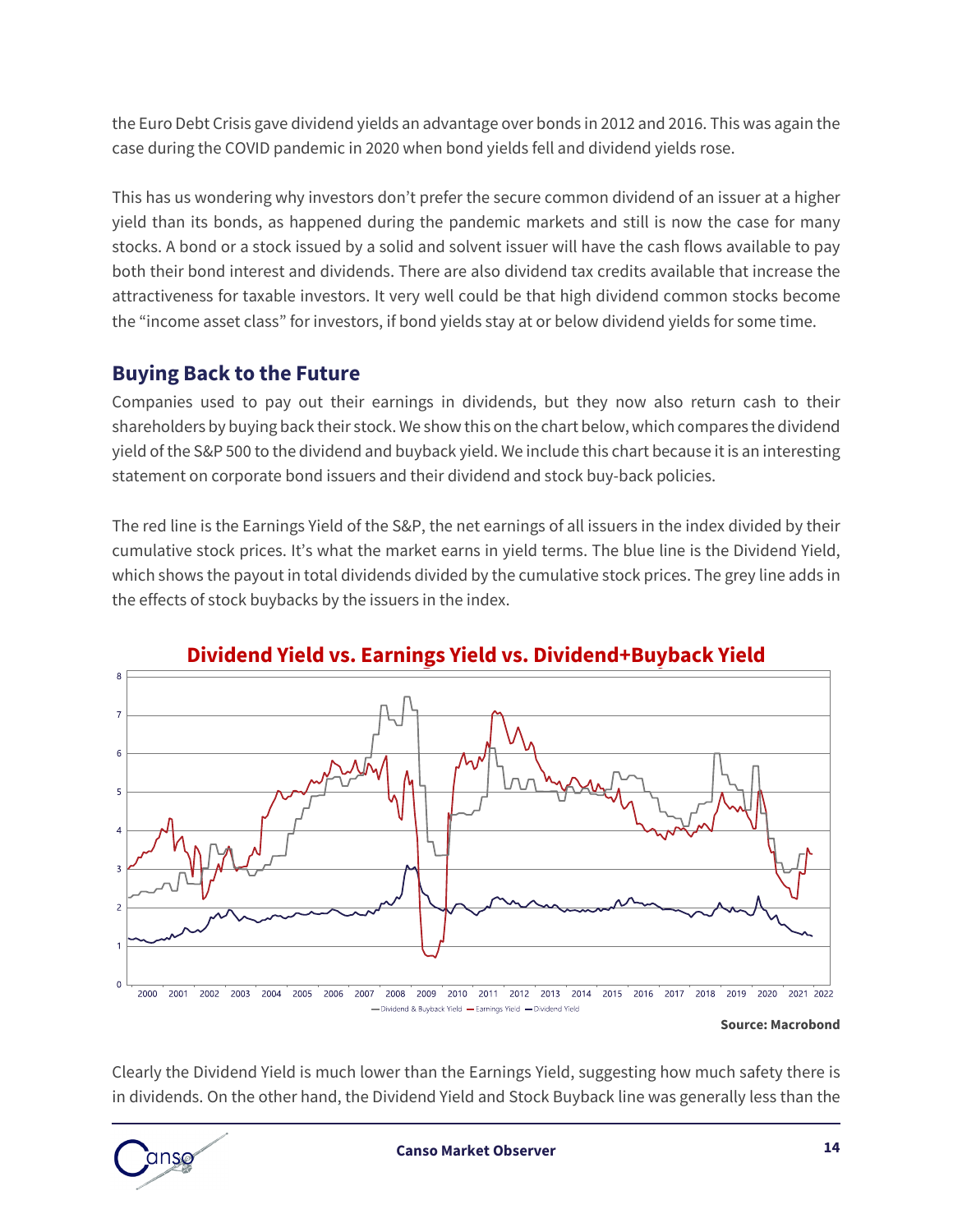Earnings Yield until just before the Credit Crisis in 2007. The grey line above the red line suggests that companies were adding debt to buy back more shares than they could with their earnings alone. The Earnings Yield dropped below the Dividend Yield from 2009 to 2010, indicating that companies maintained their dividends using debt. Since 2015, issuers have increased their leverage and added debt to fund their share buybacks. That's not good for bondholders!!

#### **Passing Over Promotions**

The bond market is now looking to the Fed to raise interest rates to make sure inflation is actually "transitory." That's the good news. The bad news is that the Fed has never successfully managed to raise rates and attain the chimeric "soft landing" that it so desires. This time will be no different. Rising yields will not be good for the price of financial assets, especially those with little backing them. A great idea with no operations and no viable business plan is a "promotion" and usually is a way for the promoter involved to make money from the unsuspecting.

Judging the popularity of meme stocks and digital coins is not what we do. We look at real issuers and the securities that have access to their cash flows. People are making large amounts of money in very popular and risky investments, at least on paper. Taking the last trade price and multiplying it by the outstanding amount of a digital currency like Dogecoin makes it "worth" billions. That sets the financial speculation machine at a fever pitch.

This engenders even worse risk-taking by those who have been "winning" in the current market manias. Our craft is the analysis of the actual and potential cashflows of our investments. We think that when money and credit grow scarcer, the veritable "stuff" will hit the fan as levered speculators try to sell out of their risky investments and get their hands on cold hard cash. As always, there won't be enough to go around.

Most financial booms over history have been powered upwards by the vast potential of new technology, like the promise of today's "Crypto" boom. Some technology stocks from the Roaring Twenties stock boom like *Radio Corporation of America (RCA)*, which went from \$1.50 to \$549 at its peak in 1929 before the stock market crash, never regained their market highs. Today is not much different than the excitement of 1929 or the *dot.com* stock boom in 1999. Buying *eToys.com* or *Pets.com* in 2000 would have lost you almost all your money. Valuations on stocks were then also so high that it took a very long time to make your money back on even a great company like *Microsoft*, which was just entering its period of market dominance and strongly rising cash flows. An investor buying *Microsoft* on December 31st, 1999, would have waited almost 16 years until October 2016 to get back to the price she paid in the heady excitement of the *dot.com* markets.

#### **Invaluable Will Become UnValuable**

Some of the digital assets and associated companies that people are now piling into might stand the test of time, like *RCA*, and they still might be around 10 or 15 years from now. That is no guarantee that

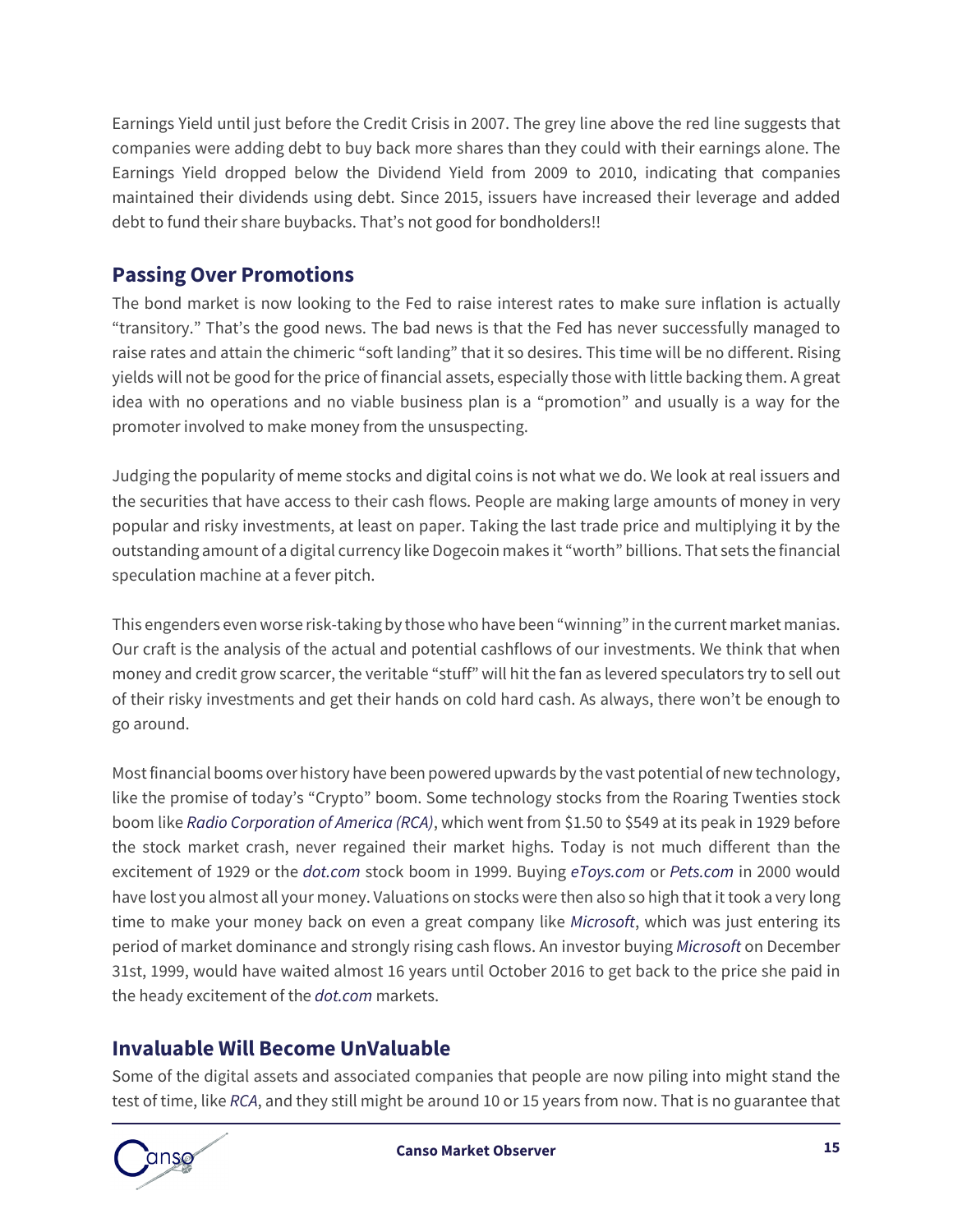they will make any money or provide a decent return. This time around, much of the speculation has been in the digital coins, NFTs and other even more ridiculous things lacking cashflows like a stable of digital racehorse studs and land in digital Nirvana. We think many investors are going to learn the hard lesson that no matter what you think something is worth, when you are forced to sell, it is worth what a buyer wants to pay.

Things that the digital believers now "believe" to be invaluable will be actually unvaluable if there's no greater fool around to buy them. Will someone be buying digital racehorse studs during the next financial market sell-off?? We doubt it, but it is testament to how much central banks have cheapened money that they are worth anything at all.

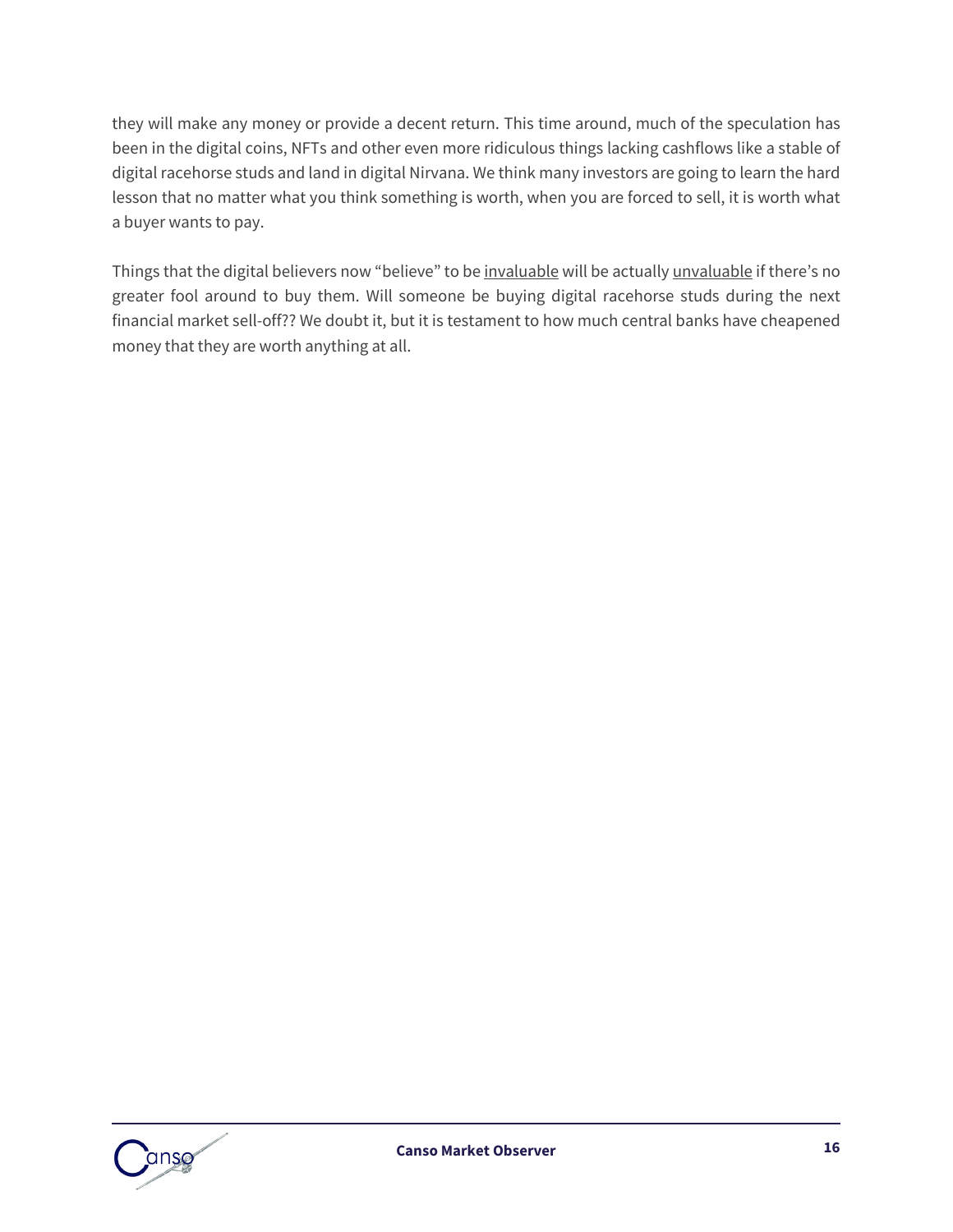# January 2022 **Market** Observer

## **Contact Information**

### **Patrick McCalmont Brian Carney**

**Portfolio Manager Portfolio Manager** [pmccalmont@cansofunds.com](mailto:pmccalmont@cansofunds.com) bcarney@cansofunds.com (905) 881-8853 (905) 881-8853

#### **Richard Usher-Jones Tim Hicks**

**Portfolio Manager Portfolio Manager** [rusherjones@cansofunds.com](mailto:rusherjones@cansofunds.com) thicks@cansofunds.com (905) 881-8853 (905) 881-8853

As always, we appreciate your interest in and support of Canso. Sign up to LinkedIn and Twitter to stay on top of Canso's latest market comments.

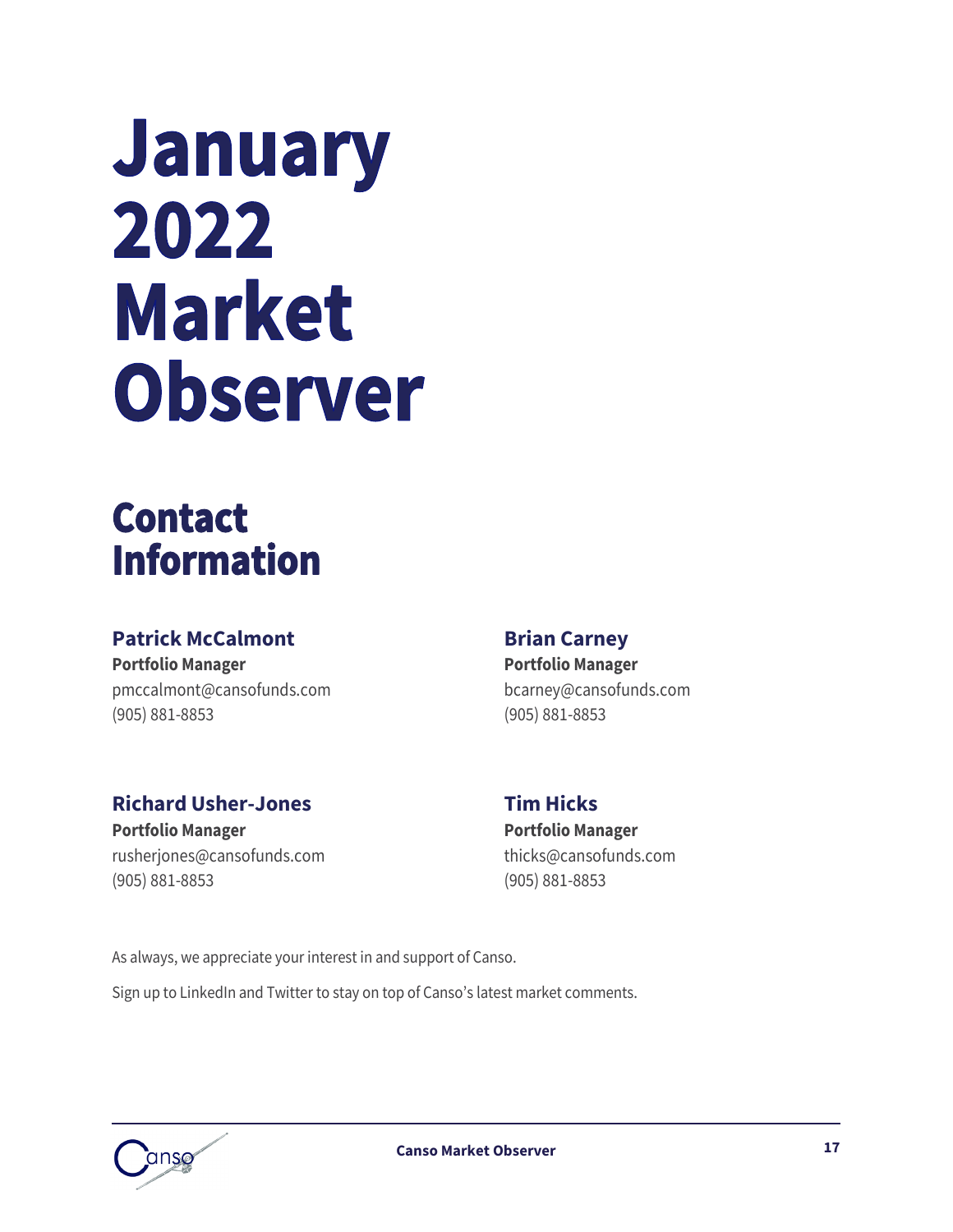This publication has been prepared by Canso Investment Counsel Ltd. and has been prepared solely for information purposes. Information in this publication is not intended to constitute legal, tax, securities or investment advice and is made available on an "as is" basis. Information in this presentation is subject to change without notice. Canso Investment Counsel Ltd. does not assume any duty to update any information herein.

Certain information in this publication has been derived or obtained from sources believed to be trustworthy and/or reliable. Canso Investment Counsel Ltd. does not assume responsibility for the accuracy, currency, reliability or correctness of any such information.

This document may contain forward-looking statements. Statements concerning a fund's or entity's objectives, goals, strategies, intentions, plans, beliefs, expectations and estimates, and the business, operations, financial performance and condition are forward-looking statements. The words "believe", "expect", "anticipate", "estimate", "intend", "aims", "may", "will", "would" and similar expressions and the negative of such expressions are intended to identify forward-looking statements, although not all forward-looking statements contain these identifying words. These forward- looking statements are subject to various risks and uncertainties that could cause actual results to differ materially from current expectations. Viewers are cautioned not to place undue reliance on these forward-looking statements. While Canso Investment Counsel Ltd. consider these risks and uncertainties to be reasonable based on information currently available, they may prove to be incorrect.

Source: Bloomberg Index Services Limited. BLOOMBERG® is a trademark and service mark of Bloomberg Finance L.P. and its affiliates (collectively "Bloomberg"). BARCLAYS® is a trademark and service mark of Barclays Bank Plc (collectively with its affiliates, "Barclays"), used under license. Bloomberg or Bloomberg's licensors, including Barclays, own all proprietary rights in the Bloomberg Barclays Indices. Neither Bloomberg nor Barclays approves or endorses this material, or guarantees the accuracy or completeness of any information herein, or makes any warranty, express or implied, as to the results to be obtained therefrom and, to the maximum extent allowed by law, neither shall have any liability or responsibility for injury or damages arising in connection therewith.

Any unauthorized use or disclosure is prohibited. Nothing herein should in any way be deemed to alter the legal rights and obligations contained in agreements between any ICE Data Services entity ("ICE") and their clients relating to any of the Indices or products or services described herein. The information provided by ICE and contained herein is subject to change without notice and does not constitute any form of representation or undertaking. ICE and its affiliates make no warranties whatsoever either express or implied as to merchantability fitness for a particular purpose or any other matter in connection with the information provided. Without limiting the foregoing ICE and its affiliates makes no representation or warranty that any information provided hereunder are complete or free from errors omissions or defects. All information provided by ICE is owned by or licensed to ICE. ICE retains exclusive ownership of the ICE Indices including the ICE BofAML Indexes and the analytics used to create this analysis ICE may in its absolute discretion and without prior notice revise or terminate the ICE information Indices and analytics at any time. The information in this analysis is for internal use only and redistribution of this information to third parties is expressly prohibited.

Neither the analysis nor the information contained therein constitutes investment advice or an offer or an invitation to make an offer to buy or sell any securities or any options futures or other derivatives related to such securities. The information and calculations contained in this analysis have been obtained from a variety of sources including those other than ICE and ICE does not guarantee their accuracy. Prior to relying on any ICE information and/or the execution of a security trade based upon such ICE information you are advised to consult with your broker or other financial representative to verify pricing information. There is no assurance that hypothetical results will be equal to actual performance under any market conditions. THE ICE INFORMATION IS PROVIDED TO THE USERS "AS IS." NEITHER ICE NOR ITS AFFILIATES NOR ANY THIRD PARTY DATA PROVIDER WILL BE LIABLE TO ANY USER OR ANYONE ELSE FOR ANY INTERRUPTION INACCURACY ERROR OR OMISSION REGARDLESS OF CAUSE IN THE ICE INFORMATION OR FOR ANY DAMAGES RESULTING THEREFROM. In no event shall ICE or any of its affiliates